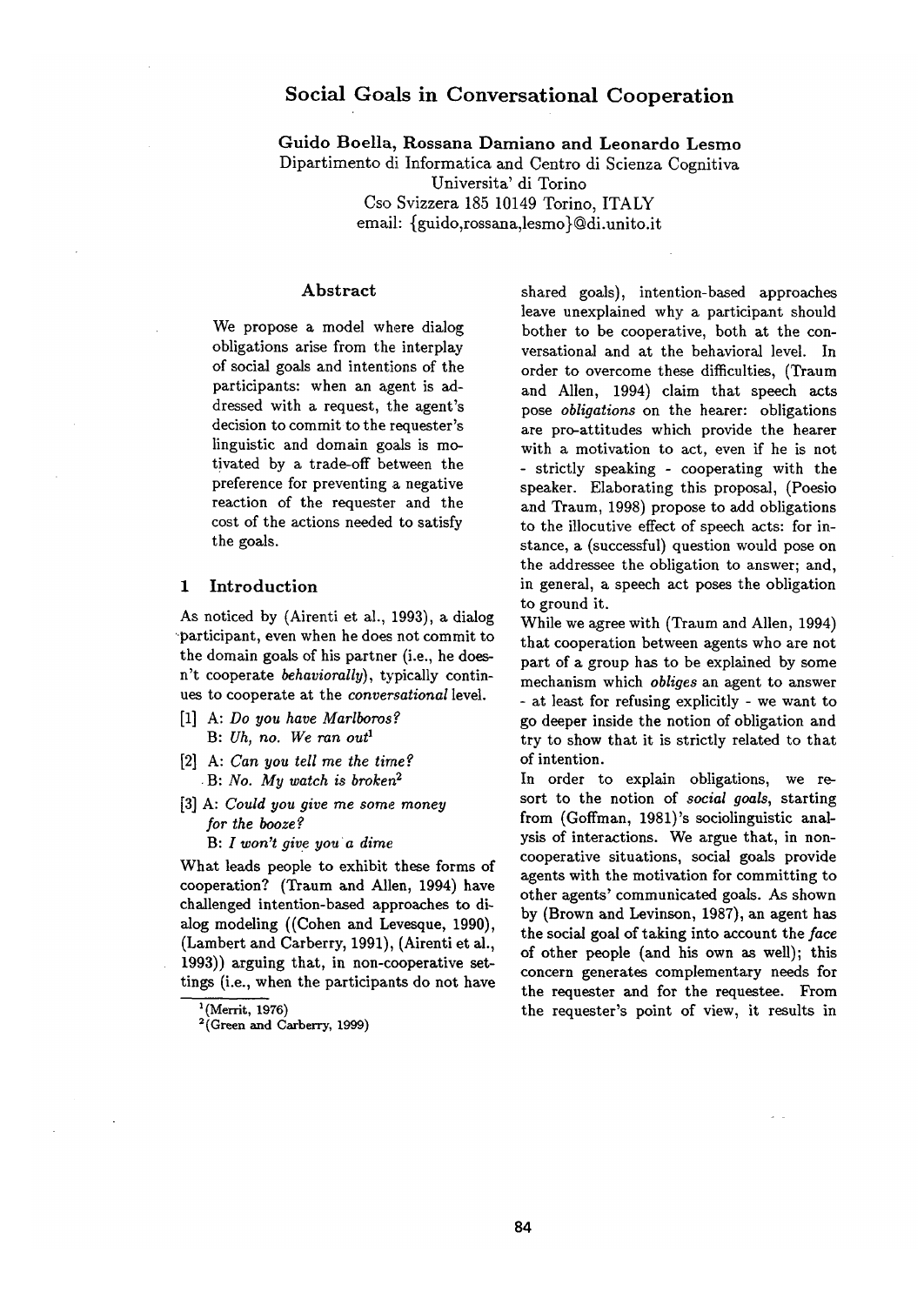the production of complex linguistic forms aimed at reducing the potential offence intrinsic to a demand to act (conversationally or behaviorally); from the requestee's point of view, while acceptance normally addresses the requester's potential offence by a displaying of good-tempered feelings, any refusal at the conversational or behavioral level constitutes in turn a potential offence to the requestee's face, and sets up the social need for the refusing agent to act in order to nullify this potential offence (Goffman, 1981).

Differently from obligations, *social goals* influence actions in an indirect way: in order to evaluate the effects of an action on his interlocutor, an agent has to make a tentative prediction of his reaction *(anticipatory coordination)* (Castelfranchi, 1998). This prediction allows the agent to keep the partner's possible reaction into account when planning his next (domain or linguistic) action. Social goals intervene as *preferences* during the action selection phase, by leading the planning agent to choose the actions which minimize the offence to the partner and address the potential offence conveyed by a refusal.

## 2 The Interactional Framework

#### 2.1 Goals and Preferences

We assume that every agent  $A$  has a set of goals  $G$ , and a set of preferences  $P$  towards states of affairs. Besides, an agent has at his disposal a set of action operators (recipes for achieving domain and linguistic goals, corresponding to behavioral and conversational cooperation) organized in a hierarchical way.

The preferences of an agent are expressed as functions which map states, represented as sets of attribute-value pairs, to real numbers; an overall utility function, which consists of the weighted sum of the individual functions, expresses the utility of reaching the state depicted by a certain configuration of attributes, according to the results of the multi-attribute utility theory (Haddawy and Hanks, 1998). Goals provide the input to the planning pro-

cess; in addition, they can appear in the preferences of the agent, i.e., they can be related

to a utility function which evaluates the expected utility of achieving them<sup>3</sup>. On the basis of his goals and of the recipes he knows, an agent builds a set of plans, by selecting the recipes which have among their effects one (or more) of the goals in the set.<sup>4</sup>

The planner we use is a modification of the DRIPS decision-theoretic hierarchical planner (Haddawy and Hanks, 1998). The planning process starts by applying to the current state all selected recipes and recursively expands the partial plans until the appropriate level of detail is reached. When the planning algorithm concludes the refinement of the input recipes, it returns the preferred plan, i. e., the one with the highest expected utility: the agent becomes committed to that plan, which constitutes his current intention. The use of preferences allows a plan to be ewluated not only with respect to the fact that it achieves the goal it has been built for, but also with respect to its side effects (for instance, consuming less resources).

# 2.2 Anticipatory Coordination and Adoption

The planning situation depicted above becomes more complex when two or more agents interact. In particular, a goal of agent A may become known to agent  $B$ ; a special occurrence of this situation arises when A has explicitly asked  $B$  for help. If this is the case, it is possible that agent  $B$  comes to choose a plan to satisfy this goal, even if it does not yield any direct utility to him.

Notice that if an agent evaluated the utility of a plan for achieving a goal that has been requested by another agent only on the basis of its immediate outcome, he would never choose that plan in a non-cooperative setting: performing an action for achieving another agent's goal often results only in a negative utility, since the side effects of the action

<sup>4</sup>In the planning process, we distinguish between primary effects, which are the goals that led to the selection of a given recipe, and side effects, i.e., all other effects of the recipe.

 $3$ Not all goals are among the preferred states of affairs, since there are *instrurnentalgoals* which arise as a consequence of the intention to achieve some higherlevel goal.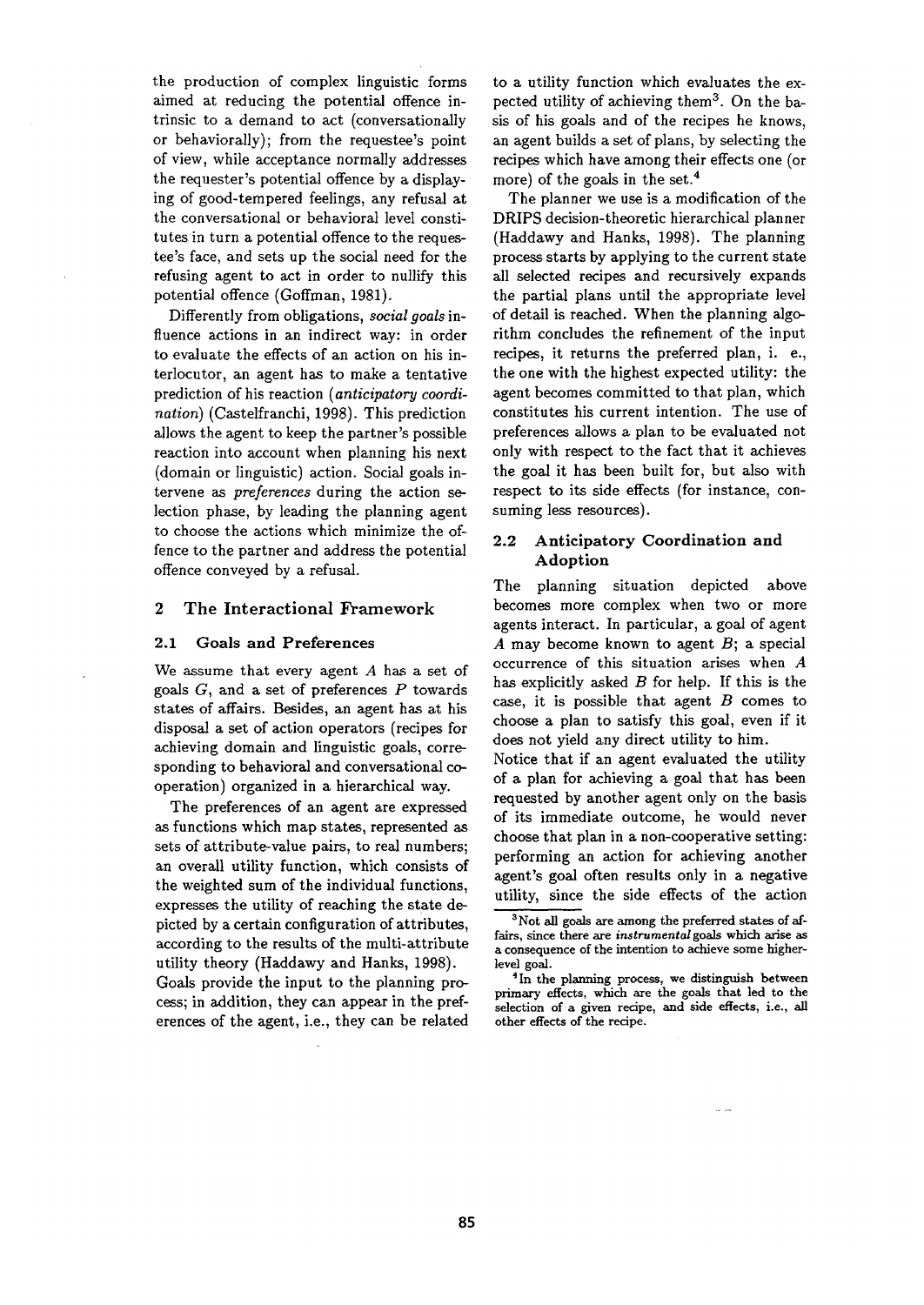cannot but affect resources and time. The reason why  $B$  adopts a partner's goal is the fact that the satisfaction of an adopted goal can have an indirect utility for  $B$  in the light of  $A$ 's reaction. Here, the ability of an agent to predict the potential reactions of another agent is exploited to decide whether it is worth for him to commit to the satisfaction of the other agent's goal.

In order to evaluate how the partner's reaction affects his own preferences, like not offending the partner and other social goals, an agent evaluates the utility of a plan by considering the world states resulting from the other partner's reaction (one-level lookahead), both in case he has committed to the partner's goals, and in case he has decided that they are not worth pursuing.

The DRIPS planner has been modified to implement the following process of intention formation in interactions with other agents (see figure 1):

*1. adoption:* if A communicates to B a goal  $g_A$  which he wants  $B$  to achieve, then the current set of B's goals,  $G_B$ , becomes  $G'_B$ , the union of  ${g_A}$  and  $G_B$ .

2. *planning: B* builds the set of plans  $P_B$ which aim at achieving (all or some of) the goals in  $G'_B$  (in this way the plans achieving also  $g_A$  are compared with those which do not).

*3. anticipatory coordination:* from the state resulting from each plan  $p_i$  in  $P_B$ , B considers the possible reaction of A: the world state resulting from the reaction becomes the new outcome of  $p_i$ .

*4. preference-driven choice: B* chooses the Pi in  $P_B$  whose outcome maximizes his utility.

For a detailed description of the planning algorithm with anticipatory coordination, see (Boella, 2000).

In the following Section, we will show how social obligations arise spontaneously in a model of conversational interaction which exploits the planning framework described above.

# 3 Social Goals and Conversational Cooperation

#### 3.1 Social Goals

In this section, we exploit the framework described above to model the complex dynamics of goals and social preferences that underlies examples like [1]. In particular, we consider the possibility that the partner is offended by the agent's response to a request. The offence is not modeled as a direct effect of an action of the agent. Instead, during the planning phase, the agent makes a tentative prediction of the partner's attitude in the state where he is faced with a refusal, in order to evaluate how this state complies with his preference for not offending: the partner is offended as a result of his reaction to the agent's refusal.

In our model, the preference for not offending the partner corresponds to a *social goal*<sup>5</sup> of an agent: this preference doesn't constitute an input to planning, but, by being embodied in the utility function of the agent, it contributes to plan selection, by promoting the plans which do not have offending as a consequence. This is in line with (Goffman, 1967)'s claim that "Ordinarily, maintenance of face is a condition of interaction, not its objective" (p.12).

Some authors ((Schegloff and Sacks, 1973), (Coulthard, 1977)) have characterized the organization of conversation in terms of prototypical pairs, *adjacency pairs.* In our model, the existence of adjacency pairs is not motivated by the action of specific grounding norms, or obligations.<sup>6</sup> Rather, these exchanges are explained by the interplay of the communicative intentions of the participants, and by their ability to recognize the intentions of the interlocutors (Ardissono et al., 2000).

<sup>&</sup>lt;sup>5</sup>In (Clark, 1996)'s terminology, goals like being polite are called *interpersonal goals.* 

 $6$  "Given a speaker's need to know whether his message has been received, and if so, whether or not has been passably understood, and given a recipient's need to show that he has received the message and correctly **-** given these very fundamental requirements of talk as a communication system - we have the essential rationale for the existence of adjacency pairs, that is, for the organization of talk into two-part exchanges" ((Goffman, 1981), p. 12).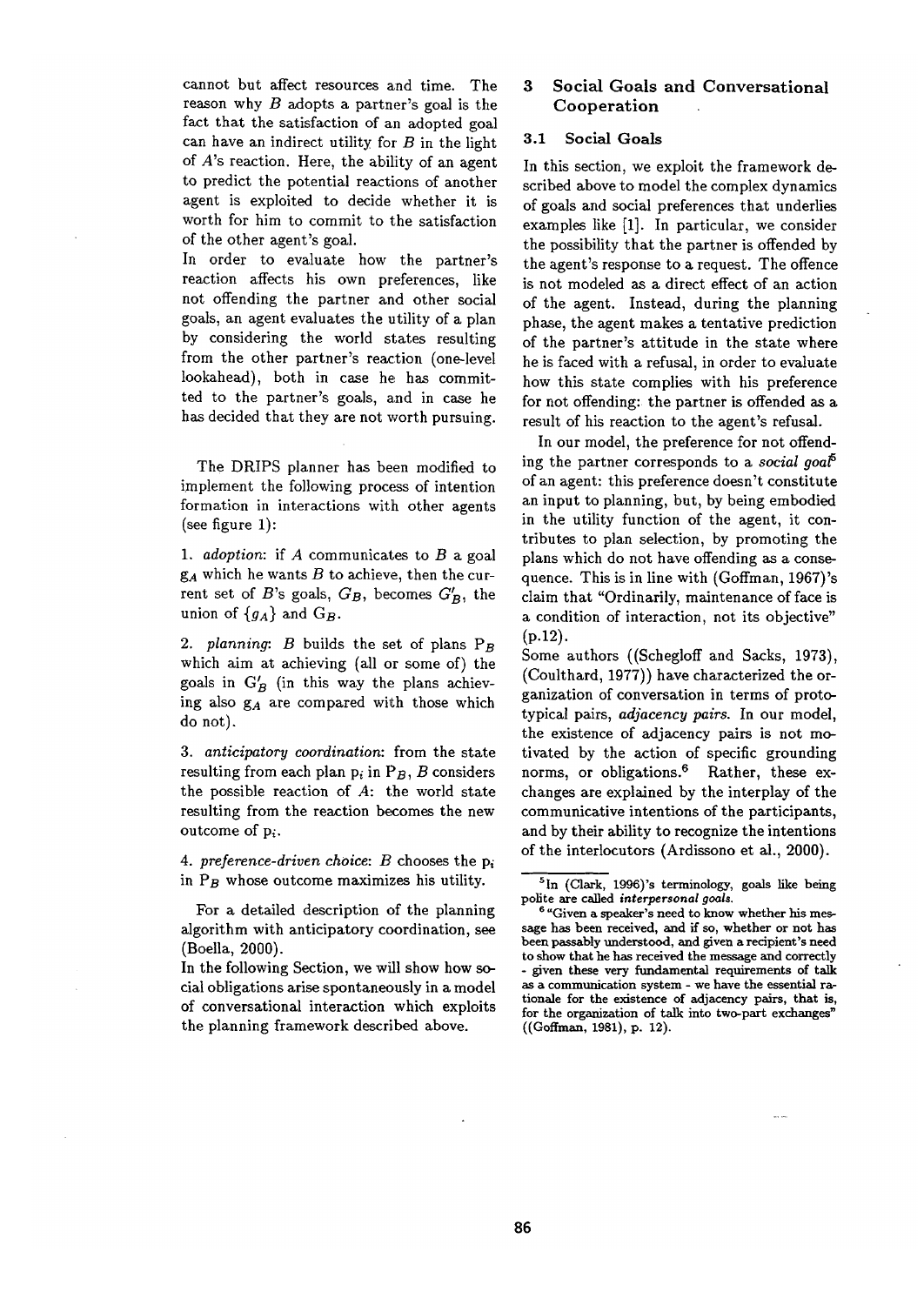

Figure 1: The intention formation process in interactions

In general, the preference for not offending which encompasses conversational phenomena like request-response pairs, is motivated by the requestee's goal of displaying a goodtempered acceptance of the request itself: in (Goffman, 1981)'s terms, communicative exchanges are subject to a set of "constraints regarding how each individual ought to handle himself with respect to each others, so that he not discredit his own tacit claim to goodcharacter or the tacit claim of the others that they are persons of social worth  $(...)$ " (p. 16).

Within an interaction, agents are aware of the fact that their actions have social effects, like conveying some information about their character and about their attitude towards the partner: "An act is taken to carry implications regarding the character of the actor and his evaluation of his listeners, as well as reflecting on the relationship between him and them" ((Goffman, 1981), p. 21). As a consequence, agents are very cautious in the use of the expressive means they have at disposal, namely verbal actions: besides monitoring the partner's reactions, they try to anticipate them with the aim of not offending the partner.

The preference for not offending holds as well in the circumstances where an agent is forced to refuse his cooperation by the impossibility of executing the appropriate action to achieve the partner's goal. However, if this is the case, the requestee has to cope with the additional fact that a simple, negative answer can be mistakenly taken to count as a refusal to cooperate at all:

# [4] A: *Have you got a cigarette?*  **B:** *No*

For this reason, the refusing agent is likely to provide the requester with an acceptable reason, i.e. a *remedy* or *account* (Levinson, 1983), when the request is to be turned down.

What remains to be explained is why requests at behavioral level seem to pose less constraints on the addressee, if compared to requests at conversational level: provided that the interactants don't have shared goals, it is a matter of fact that it is easier to refuse a request for money (see example  $[3]$ )<sup>7</sup> than a request to tell the time (see example [2]). In particular, conversational goals often force the hearer to satisfy them: it is aggressive not to answer at all or to ignore the speaker. The reason why paying attention to people, listening and understanding are not easily refused is that they are low cost actions, or "free goods" in (Goffman, 1967) terminology, so no one can refuse them without threatening the speaker's face and offending him. A refusal at the conversational level - ignoring a potential partner and not even responding to his verbal request - constitutes a menace to the face of the requester, so it is hardly justified.

<sup>7</sup>We thank the anonymous reviewers for the observation that this example lends itself to a deeper analysis, involving further social and psycological parameters. However, we will not discuss the example here, due to space reasons.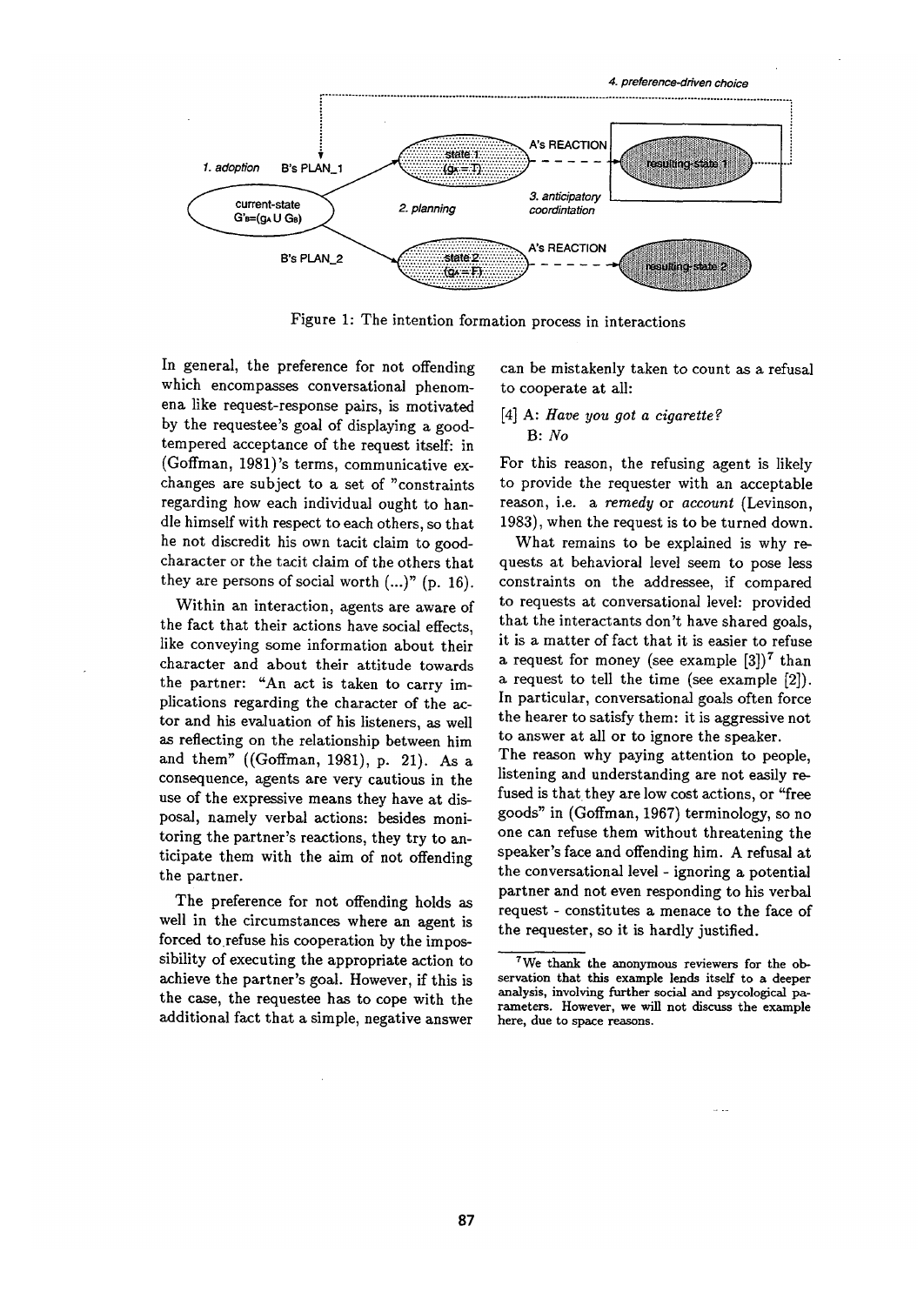Up to this point no explicit obligation is created: the "obligation to act" depends on the utility of the action needed to establish cooperation; if the cost of the action is low  $(e.g., a conversational action), the refusal to$ execute it can be motivated in the requester's eyes only by a requestee's negative attitude towards him. So, the requester, as a result of his ability to infer the requestee's reasoning, will be offended by a refusal; the preference for not threatening the face of the partners and preserving one's own social face normally makes the utility of offences negative, thus leading requestees to avoiding refusals. At the same time, this analysis, by making explicit the underlying motivations for the preference for a certain type of response, accounts for the existence of preferred and dispreferred second turns in adjacency pairs.

#### 3.2 Conversational Cooperation

The effect on the requester is evaluated by the planning agent by means of the anticipation of his reaction. In general, the situation a requestee is faced with is constituted by the choice between the alternative of satisfying the requester's conversational or behavioral goals and the alternative of going on with his own activity.

Consider the situation depicted in example [1] from  $B$ 's point of view, where  $B$  is faced with A's indirect request:

[1] A: *Do you have Marlboros?*  B: *Uh, no. We ran out* 

B can attribute to A two main goals (see figure 2): **s** 

1. the *behavioral* goal that B sells to A a packet of cigarettes *(sell):* however, since A cannot take  $B$ 's cooperation for granted, this goal is related in turn to the goal of knowing whether  $B$  has committed to the perlocutionary intention of selling to  $A$  a packet of cigarettes *(knowif-satisfy),* by committing to A's goal *(satisfy),* and, if this is the case, to the goal of knowing whether he has completed the corresponding plan to sell the cigarettes (hand the cigarettes, cash, ect.) to *A (knowifcompleted);* 

2. the *conversational* goal of knowing if the request has been understood by  $B$  and is now part of the common ground *(grounded);* this goal directly relates to the management of dialog: if A does not believe that the illocutionary effect of his question holds, he should repeat or reformulate the question.

Note that, at both levels, subsidiary goals arise as part of the intentional behavior of an agent: for example, after performing an action for achieving some goal, it is rational to check whether this action has succeeded. 9

B considers if it is possible for him to commit to the higher-level goal *(sell),* to which the remaining recognized goals are subordinated: although  $B$  is inclined to satisfy this goal,  $B$ knows that one of the preconditions for executing the selling action *(has(B, Marlboros))*  is not true.

At this point, besides the choice of not responding at all, the alternative courses of action available to  $B$  consist in committing to  $A$ 's goal to know if  $B$  has committed to his (unachievable) *sell* goal *(knowif-satisfy),*  and the subordinate goal to know if  $B$  has completed the plan to achieve it *(knowifcompleted),* or to commit to A's goal - at conversational level - to have his illocutionary act grounded (*grounded*).<sup>10</sup> The choice between the alternative of not responding at all and any of the other alternatives is accomplished by considering the reaction of the partner to a refusal at the conversational level; this choice is enforced by the consideration that communicative actions are "free goods", so they cannot be refused without incurring in a state where the partner is offended.

Being committed to the satisfaction of the *knowif-cornpleted* goal, B has to choose be-

<sup>8</sup>The recognition of domain goals depends on the recognition of the linguistic goals, i.e., on the success of the linguistic actions.

<sup>9</sup>We will not describe here how these goals are identified and kept together in a unified structure: works like (Ardissono et al., 2000) show how the recognition of the intentions stemming from the problem solving activity can constitute the required glue

<sup>1°</sup>Note that, when producing an illocutionary act to satisfy the *know-satisfied* or *knowif-completed* goal, B satisfies the *grounded* goal as well: by displaying the reaction to the perlocutionary effect, the uptake of the illocutionary effect is granted.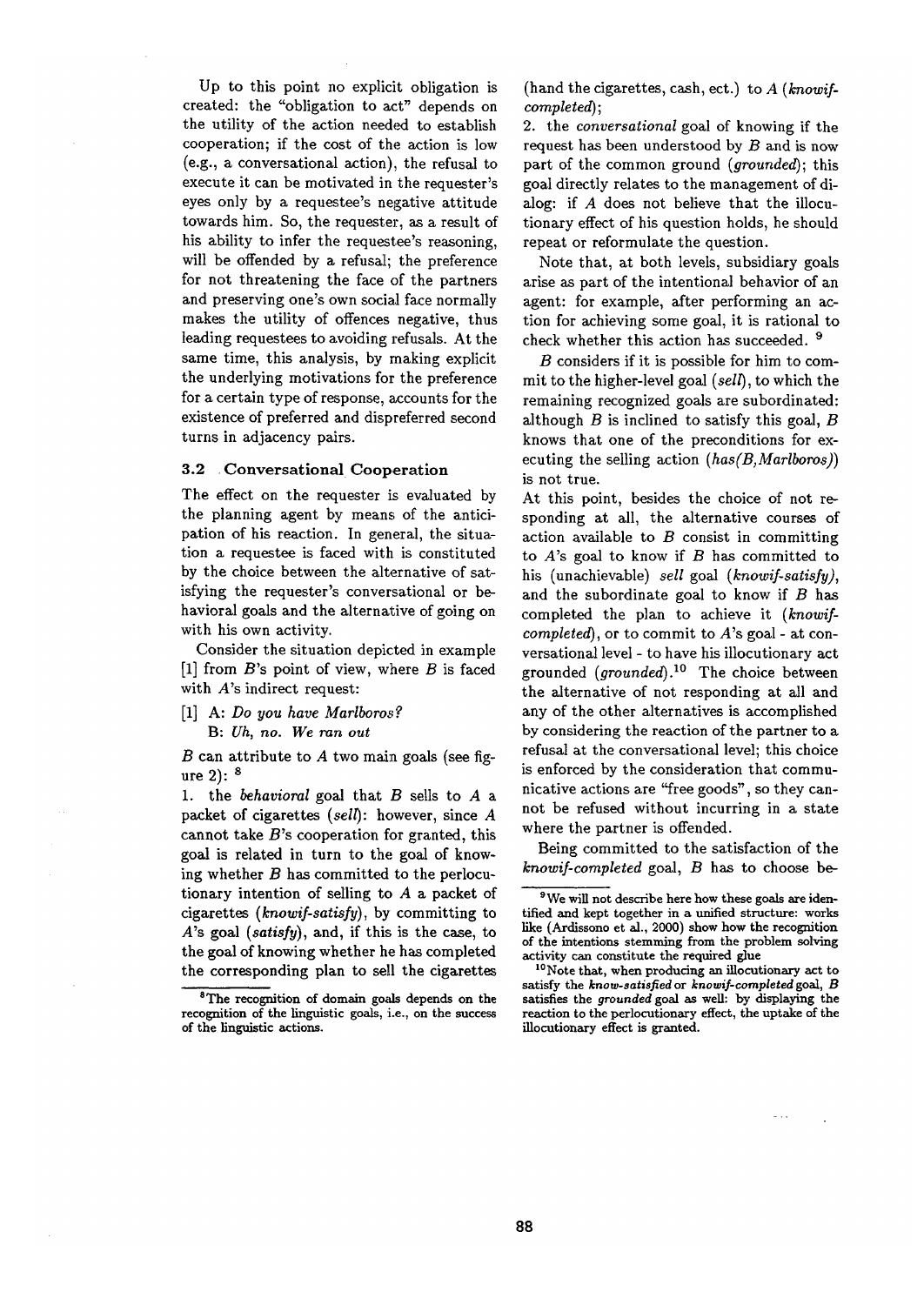

Figure 2: The intentions of  $A$  in example [1]

tween different ways to communicate the impossibility to execute the plan. In this case, two plans can apply: the simple plan for refusing, or the elaborated plan for refusing which includes a justification for the refusal.

The first plan is less expensive, by being shorter and by not requiring a mental effort; however, it is not fully explicit about the motivations of the refusal, and so it is potentially offensive in the partner's evaluation (A could think that  $B$  didn't want to sell the cigarettes to him). On the contrary, the second plan, though more expensive, obeys to the preference for not offending, since it protects the refusing requestee from the accusation of noncooperativeness.

The existence of complex refusal acts has been remarked on by (Green and Carberry, 1999). In their mechanism for initiative in answer generation, the ambiguity of a negative answer to a pre-request between a literal answer and a refusal triggers the "Excuse-Indicated" rule, which generates the appropriate explanation.

# 4 Related Work

(Traum and Allen, 1994) defined a model of linguistic interaction based on the notion of obligation. Obligations are pro-attitudes that impose less commitment than intentions (so that they can be violated), while their social character explains why humans are solicited to act, in both cooperative and non cooperative contexts. The notion of obligation has been exploited also in applied dialog systems, like (Jameson et al., 1996), where they are associated to move types.

While in (Traum and Allen, 1994) discourse obligations are social norms that speakers have to learn, in our model, the speakers have to learn in what conditions humans happen to be offended; this same knowledge explains the use of indirect speech acts (as in (Ardissono et al., 1999)).

Moreover, obligations seem somehow redundant in cooperative contexts, where intentions are sufficient to explain grounding and other conversational phenomena.

Differently from (Traum and Allen, 1994), (Allwood, 1994) introduces, besides the obligations associated to the communicative acts, two additional sources of obligation which are related, respectively, to ethical and rational motivations intrinsic to social relations and to the management of communication itself. Communication management obligations give rise to the mechanisms of turn-taking, interaction sequencing, and so on, while the ethical obligation are socially desirable qualities of the interactional behavior: there exists a strong social expectation towards them, but an agent can decide to disobey them.

(Kreutel and Matheson, 2000) claim that the intentional structure in uncooperative dialogues can be determined by resorting to discourse obligations. In order to do so, they define a set of inference rules which allow to reconstruct the participants' intentions separately from obligations, then show how obligations account for the existence of conversational preferences by addressing pending intentions. However, the semantic rules they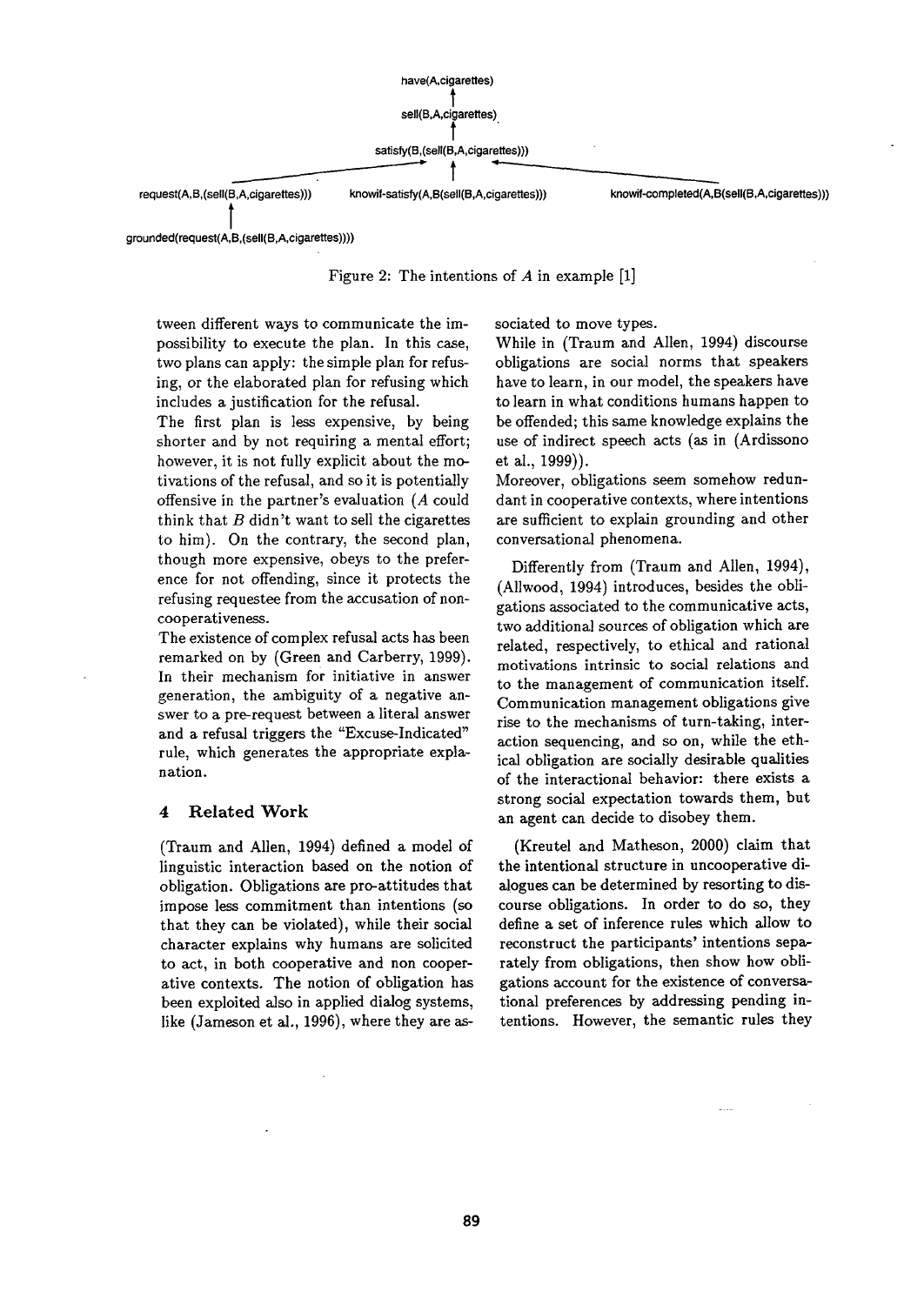propose seem to constitute a shortcut to the recognition of the communicative intentions of the speaker, which has been proven to be necessary to reconstruct dialog coherence (Levinson, 1981); the resulting representation, since it lacks a model of the private intentions of the participants inadequately accounts for the presence of individual intentions which have to be traded-off against obligations in situations where cooperation is not granted.

## 5 An Example Situation

In order to verify the feasibility of exploiting social goals for motivating cooperation, we have implemented a prototype using a decision theoretic planner inspired to the approach of (Haddawy and Hanks, 1998). The planner exploits hierarchical plans to find the optimal sequence of actions under uncertainty, based on a multi-attribute utility function. Goals can be by traded off against cost (waste of resources) and against each other. Five different attributes<sup>11</sup> have been introduced to depict the situation in example [2], where  $B$  is interrupted by  $A$  while he is executing a generic action *Act;* this action is aimed at reaching one of B's private goal.

[2] A: *Can you tell me the time?*  B: *No. My watch is broken* 

The following attributes model the states involved in the example situation, and appear in the effects of the participants' actions.

- *time:* it models time as a bounded resource; the utility decreases as a function of *time;*
- *grounded:* it models A's goal of knowing that  $B$  has successfully interpreted the request;
- res: it models the consumption of (generic) resources;
- *refused:* it is true if A believes that B has refused, without any justification, to commit to A's communicated goal;
- *offended:* it models A's degree of offence;

Other goals like knowing whether B has committed to the achievement of the goal or whether the achievement has been successful or higher-level domain goals are not included in this example for space reasons.

In order to model the alternatives available to  $B$ , we have introduced the following actions (see figure 3). Effects are represented as changes in the value of attributes: for example, (time=time+2) means that after the execution of the *Notify-motivation* action, the value of the *time* attribute will increase by 2.

- Action *Tell-time:* it represents B's cooperation with  $A$  at the behavioral level  $(B)$ executes the requested action);
- Action *Ground:* it has the effect that A knows that the illocutionary effect of his request has been properly recognized by the partner (the *grounded* attribute is set to "true").
- Action *Notify-impossible:* it models B's notification that  $A$ 's goal is impossible to achieve; it specializes into two subactions, *Notify-motivation* and *Notifysimple:* both actions have a cost in terms of resources and time and set the *grounded* attribute to true, but the second one negatively affects the *refused* attribute, meaning that  $A$  considers it as a (possible) unjustified refusal.
- Action *Act:* it constitutes B's current plan when he is interrupted by  $A$ 's request. It affects both the *grounded* and the *refused*  attribute, by setting the latter to "false".
- Action *Refuse:* it represents B's act of communicating to A that he will not do what A requested, without any justification. Among its effects, there is the fact that B comes to know A's choice *(refused*  and *grounded* attribute are set to "true").

Before  $B$  replies to  $A$ 's request, the *grounded* attribute is set to false and the re*fused* attribute is set to true. Note that - with the exception of *Act* - all actions affect the value of the *grounded* attribute, meaning that, after performing any of them, A's request results grounded anyway, since all these actions are coherent replies.

 $11$ Note that the values 0 and 1 of the attributes *ground and satisfied.requestrepresent* the truth-values of the corresponding propositions.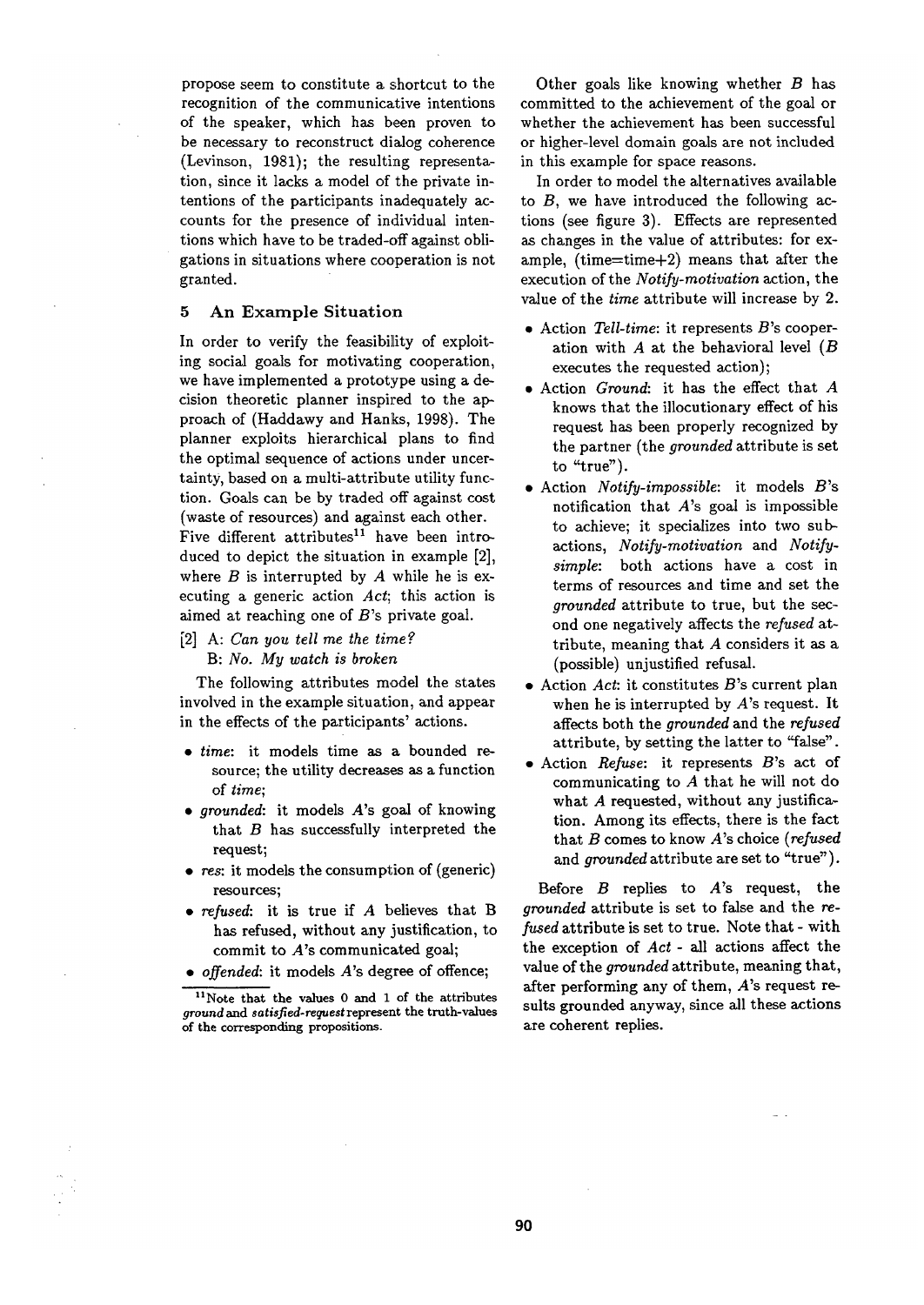| (action Notify-motivation<br>$time = time + 3)$<br>$(res = res - 3)$<br>$(grounded = 1)$<br>$(refused = 0)$ | (action Ground  | $(time = time + 1)$<br>$(res = res - 2)$<br>$(grounded = 1)$                           |              | (action Tell-time)<br>$time = time + 1$<br>$(res = res - 2)$<br>$(\text{grounded} = 1)$<br>$(refused = 0)$ |
|-------------------------------------------------------------------------------------------------------------|-----------------|----------------------------------------------------------------------------------------|--------------|------------------------------------------------------------------------------------------------------------|
| (action Notify-simple)<br>$(time = time + 1)$<br>$(res = res - 1)$<br>$(grounded = 1)$<br>$(refused = 1)$   | (action Refuse) | $(time = time + 2)$<br>$(res = res - 2)$<br>$(\text{grounded} = 1)$<br>$(refused = 1)$ | (action Act) | $(time = time +5)$<br>$(res = res -5)$<br>$(grounded = 0)$<br>$(goal = 1)$                                 |

Figure 3: A simplified representation of some of the actions that  $B$  can execute: the action name is followed by the list of its effects.

On A's side, we have introduced the action *React 12* (see Figure 5), that models the change of the *offended* parameter depending on B's choice. The key parameter affecting the level of offence is the  $cost^{13}$  of the requested actions: the less the cost of the requested action, the greater the offence; this follows the principle that low-cost actions cannot be refused (Goffman, 1967), and, if they are, requesters get offended. The lack of grounding is interpreted by  $A$  as  $B$  is not cooperating at the conversational level: since cooperating at the conversational level (interpreting the sentence, grounding it) has a low cost, it is offensive not to do it.

Now, let's consider in detail the current situation, i.e, the one where  $A$  has just asked to  $B$  to do something while  $B$  has just performed the first step of *Act.* In order to explore the different alternatives, the planner builds and evaluates some plans. These plans differ in that the actions for pursuing the partner's recognized goal can be included or omitted. From the result state of each alternative, the planner then tries to predict the reaction of A by simulating the execution of the *React* action by  $A$  (see figure 5), and commits to the plan whose resulting state after the predicted reaction yields the greater utility according to  $B$ 's preferences (see Figure 6).

As explained in Section 2.1., an agent's utility function is a weighted sum of individual utility functions, which represent the preferences of the agent. The weights associated to the individual functions reflect the strength of each preference, by allowing for different trade-offs among preferences during the process of decision making. 14

In figure 4, two alternative plans are represented, where the utility of  $B$  is calculated by using the utility function in figure 6. Assuming that the weights  $W_1$ ,  $W_2$ ,  $W_3$ , and  $W_4$  are set to 10, 5, 8, and 100, respectively, B will choose the plan which includes *Notifyimpossible as* the first step, and *Act -* the prosecution of  $B$ 's previous activity - as the second step. This solution yields in fact a higher utility than the alternative of ignoring  $A$ 's request at all and continuing one's own activity.

A change in the weights of the utility function of  $B$  affects his behavior, by determining a variation in the degree of cooperation: the stronger is the preference for not offending, the more cooperative is the agent. For example, if the utility function of  $B$  associates a greater utility to the achievement of  $B$ 's private goal (by executing *Act)* than to the social preference for not offending, B will decide to disregard A's request, both at conversational and behavioral level.<sup>15</sup> On the contrary, if the

<sup>&</sup>lt;sup>12</sup>We assume that weights  $W_i$  and  $W_j$  are set, respectively, to 20 and 10.

<sup>&</sup>lt;sup>13</sup>Where (cost(action) = (res \* 2) + time).

<sup>14</sup> As (Traum, 1999) notices with reference to *social rules,* "when they directly conflict with the agent's personal goals, the agent may choose to violate them (and perhaps suffer the consequences of not meeting its obligations)." In our model, this roughly amounts to associating a greater utility to the achievement of the agent's own goals than to the preference for not offending.

<sup>&</sup>lt;sup>15</sup>Tipically, this is the case in specific contexts when private goals of the addressee are very relevant and contrast with the satisfaction of the requester's goal;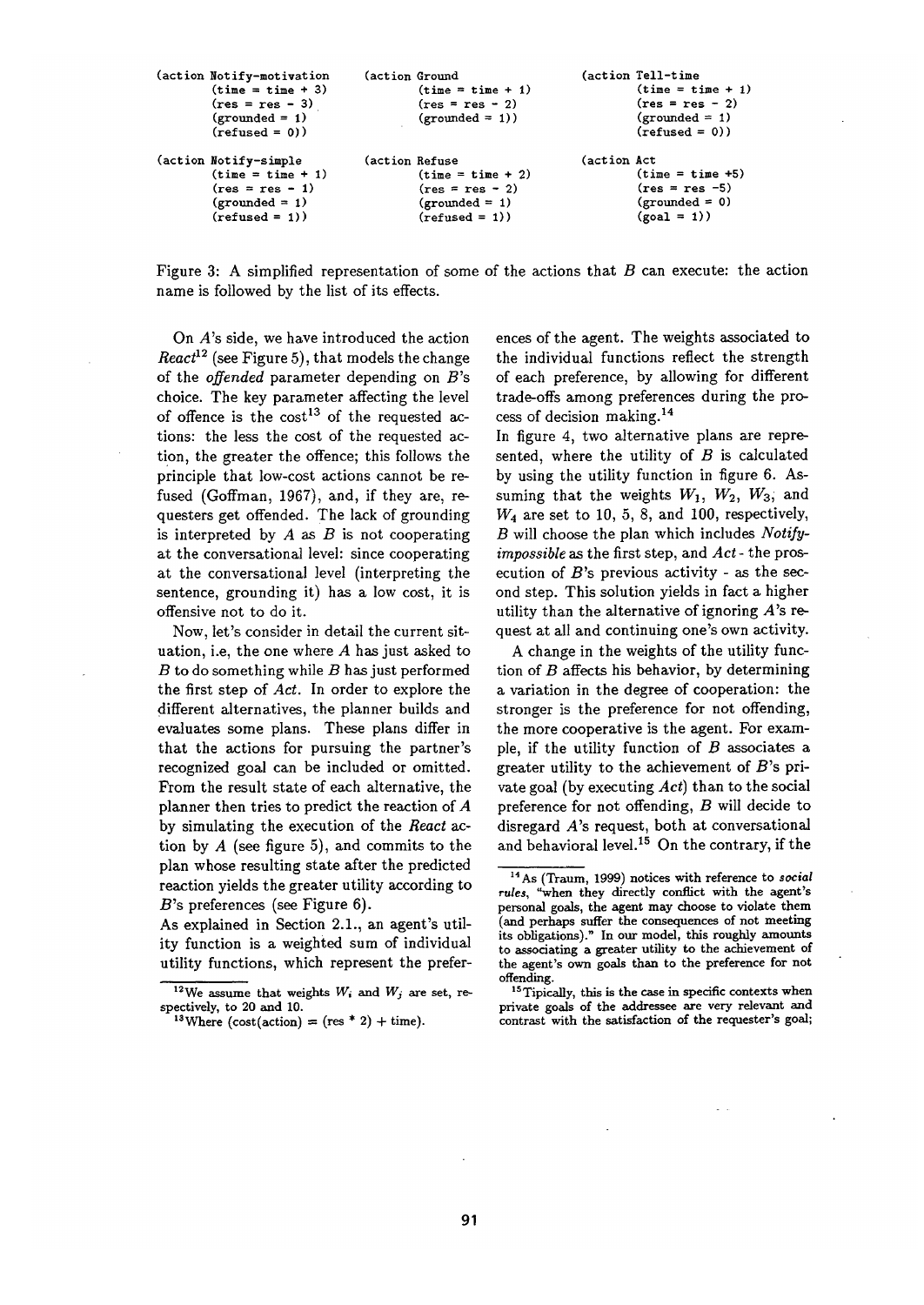

**Figure 4: Two of B's alternative plans in response to A's request** 

```
(action React 
(time = time + 1){tree = res - 1}(offended = offended + 
(not(grounded)) * Wi + 
 (refused / cost(action)) * W<sub>j</sub>)
```
**Figure 5: The partner's reaction** 

| $U_B = (res_B * W_1)$               |  |
|-------------------------------------|--|
| $(time * W_2) -$                    |  |
| $(offended * W_3)$<br>$\rightarrow$ |  |
| $(goal * Ws)$                       |  |

Figure 6: The utility function of B

**utility function of B models a more balanced**  trade-off between the achievement of B's private goals and social preferences, B will de**cide to ground A's request, at least, or to be fully cooperative by satisfying A's request.** 

#### **6 Conclusions**

**In this paper we proposed an intention-based approach to dialog that aims at overcoming the critics posed by (Traum and Allen, 1994) by assuming the existence of** *social goals.* **Our solution does not rest on an explicit notion** 

**for example, B could missing the** train.

**of obligation, even if some similarities can be found with (Traum and Allen, 1994). The advantage of not resorting to a primitive notion of obligation is to have a uniform source of motivations for explaining the behavior of agents.** 

**With respect to approaches which stipulate a primitive notion of obligation, here, the same phenomena are accounted for without introducing further propositional attitudes. This explanation of the motivations leading to cooperation provides an explicative model that is uniform with the treatment of** *deontic reasoning* **in agent theories (Conte et al., 1998), (Boella and Lesmo, 2000) and the definition of cooperation proposed in (Boella et al., 2000).** 

**It is clear that, by reducing the number of propositional attitudes, the reasoning process becomes more complex, but our model is aimed at constituting an explanation, and it does not exclude the possibility of compiling the reasoning in more compact form: as (Brown and Levinson, 1987) notice, %here is a rational basis for conventions, too".**